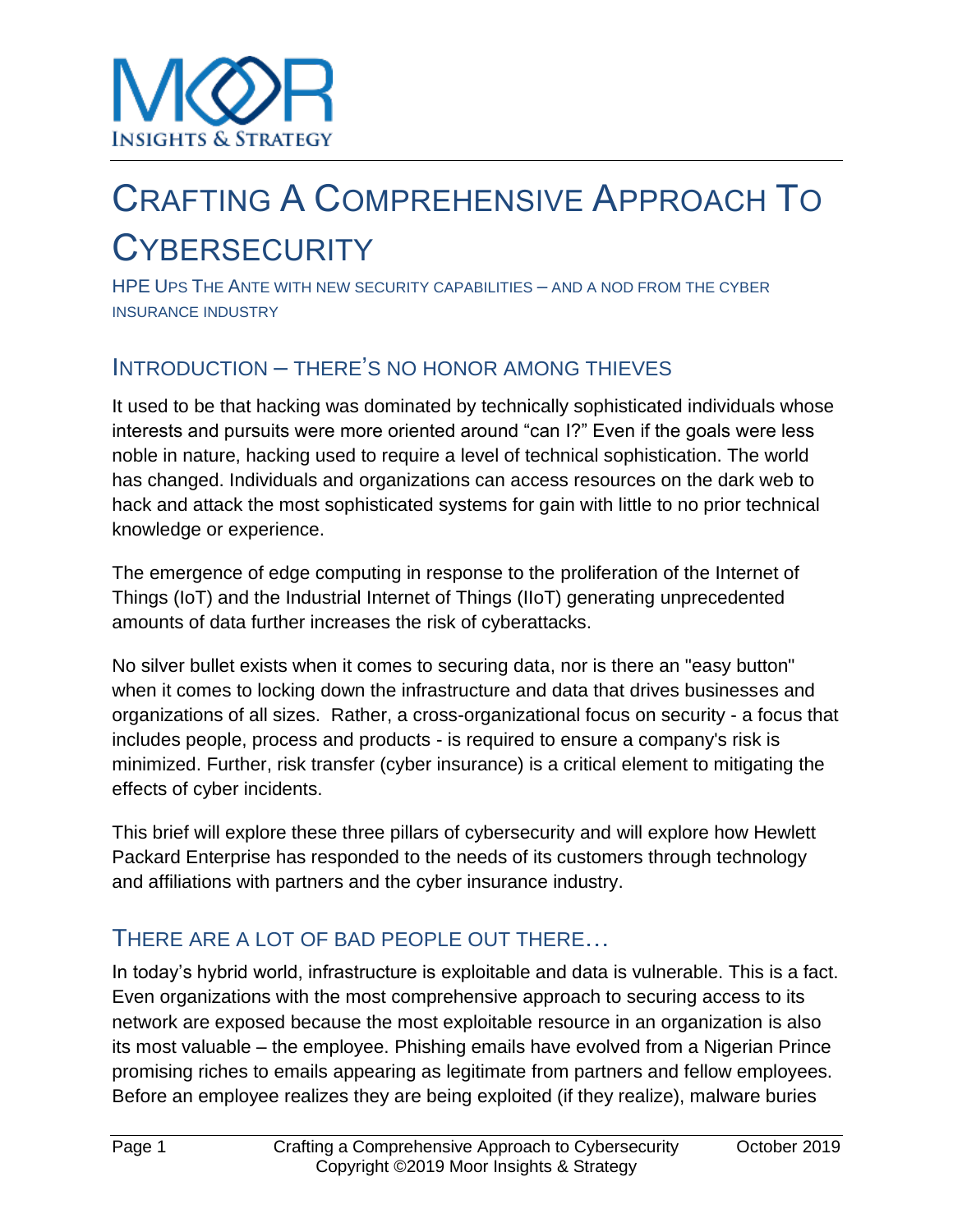

itself deep in the infrastructure, and data is hijacked by a community that is more clever than ever.

The dark web is filled with offers to assist in the hijacking of data – or tools, programs and scripts that require minimal interaction for a person (or persons) with the wrong intentions to wreak havoc on organizations of all sizes. In fact, many of the tools used in hacking and ransomware attacks are funded and organized by nation-states and used by organized crime syndicates that find cybercrime more profitable than the drug trade.

If all of this is not enough, artificial intelligence (AI) is being leveraged by those who wish to do harm. Researchers at Columbia University were able to [bypass Captcha](https://www.blackhat.com/docs/asia-16/materials/asia-16-Sivakorn-Im-Not-a-Human-Breaking-the-Google-reCAPTCHA-wp.pdf) using AI. Further, this same study found that AI increased phishing effectiveness attacks and assisted malware in evading detection by three layers of concealment and by only executing when its intended target is reached.

Cyberattacks and the hijacking data is not the exclusive domain of hacktivists, individuals or organized e-Crime syndicates looking to extort organizations. Nationstates are waging cyberwar on one another in attempts to destabilize markets, defenses, politics and, ultimately, society. The 2016 US presidential election is perhaps the most well-documented example of a concerted effort to damage a country's political structure. However, it was just another example in a decades-long political tit-for-tat in political warfare. Add this to the long [list of nation sponsored cyberattacks](https://www.csis.org/programs/technology-policy-program/significant-cyber-incidents) targeting countries across the globe.

# THE THREE PS

The cybersecurity IT professional who is not living in a state of paranoia is not taking their job seriously enough. The same can be said for any employee of an organization as it applies to the protection of intellectual property and data. Comprehensive security requires an investment in the creation of *processes* and procedures that assist securityaware *people* (employees), protected by the *products* and technologies that mitigate risk.

### *PEOPLE – THE FIRST "P"*

While organizations of all sizes begin to awaken to the real threat of cybercrime and the cost associated with falling victim to a cyberattack, the realization that securing the perimeter is perhaps the most important lesson in forming a comprehensive cyber resilience plan. Even with the emergence of edge computing and the exponential growth in potential attack surfaces, any organization's weakest point is its employees.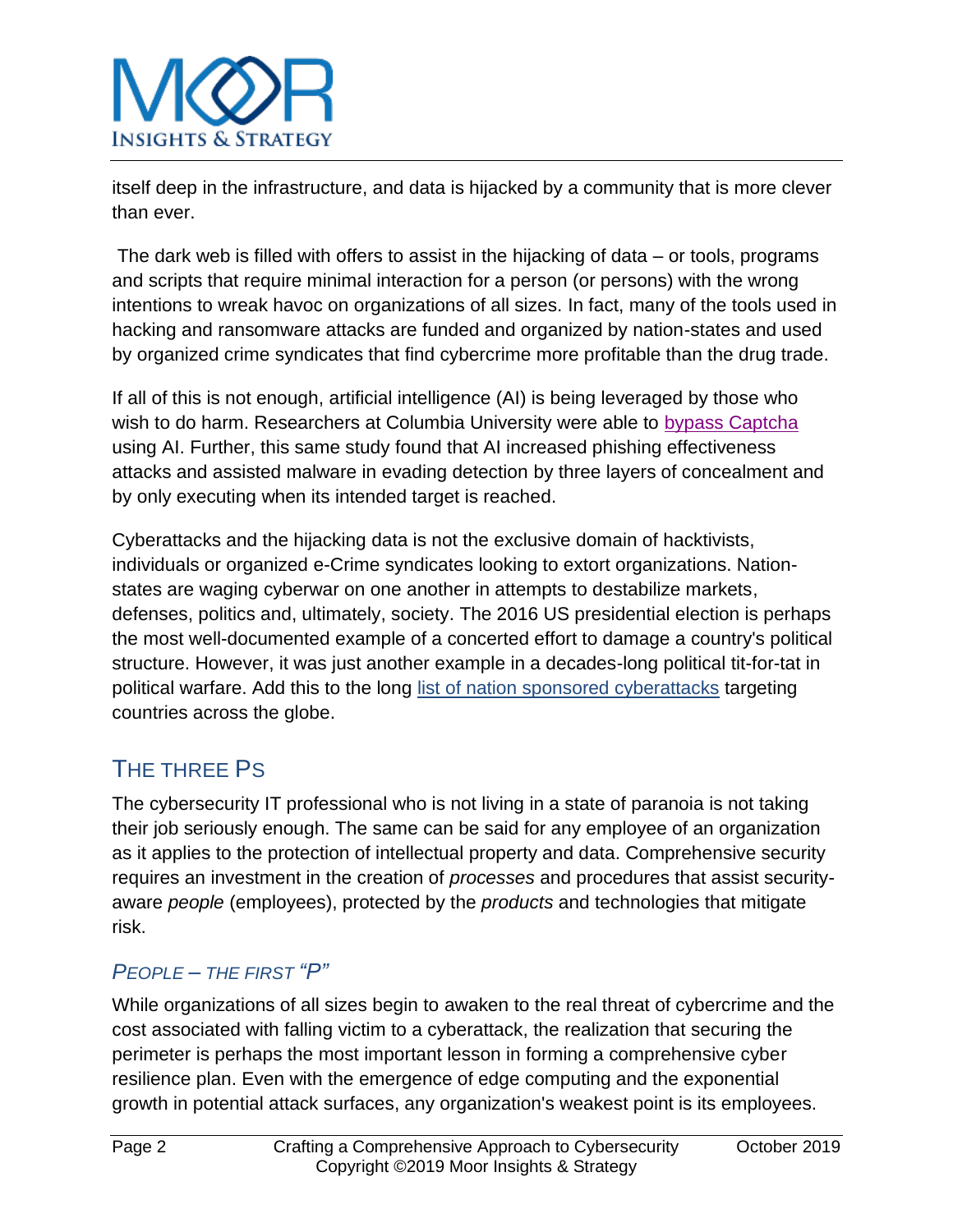



*Source: Moor Insights & Strategy*

What makes people an organization's cybersecurity weakness? Simply put, we are curious; we trust too easily, and we fall into a state of carelessness during the day-today grind of our jobs.

Even the most conscientious employees can fall victim to phishing attacks aided by AI to appear as legitimate. AI was found to increase the effectiveness of phishing campaigns dramatically by increasing the click through of (phishing) emails from 5% to a staggering 30%.1,2

Cyberattacks by way of phishing expeditions continue to rise. Likewise, some of the largest and well-known security breaches have been the result of an employee's missteps.

*What is considered to be the worst breach of US military computers was the result of an infected USB stick intentionally left in a Department of Defense facility parking lot. This stick was picked up by an employee and inserted into a* 

<sup>1</sup> <https://www.secplicity.org/2018/08/27/artificial-intelligence-part-2-cyber-criminals-get-smart-with-ai/>

<sup>2</sup> <https://www.theatlantic.com/technology/archive/2016/08/the-twitter-bot-that-sounds-just-like-me/496340/>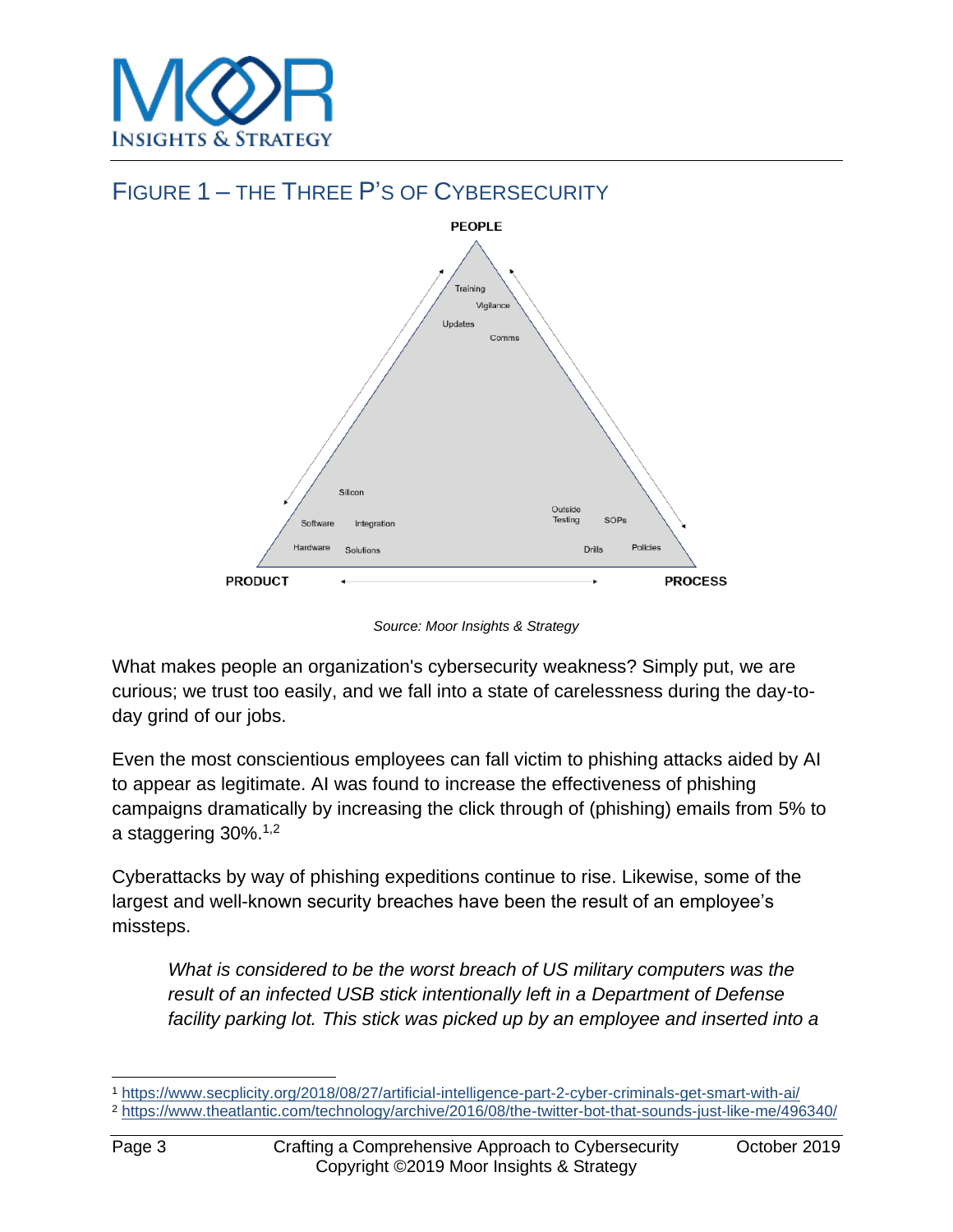

*PC to retrieve the contents. The result of this curiosity/vigilance led to the creation of US Cyber Command.*

*An admin password scribbled on an HVAC contractor's sticky notepad led to the theft of tens of millions of customer credit cards from retail giant Target.* 

More than a decade after that attack on the US military, the average employee is still the greatest risk to an organization's security. Conversely, the trained and vigilant employee can be a strong first line of defense.

### *PROCESS – THE "HOW-TO" OF CYBERSECURITY*

Regular employee training that focuses on security and protections against cyberattacks is a standard in any IT organization's security strategy. Effective training consists of interactive aids that allow an employee to fully understand what to look for and how to react.

The US military creates Standard Operating Procedures (SOPs) to guide and instruct personnel on how to be most effective in executing their duties. SOPs also instruct personnel how to react in the event of emergencies. To ensure readiness, exercises are regularly run to measure readiness and drive individual and organizational proficiency.

While the modern business operates far differently than the US military, taking such an approach to cybersecurity can pay great dividends. Educated and vigilant employees are the results of processes and procedures that drive such awareness.

Training should be a part of any employee's initial onboarding, with regular monthly sessions that are both interactive and personal. Telling an employee to look for suspicious emails is basic. Showing an employee what a clever phishing email looks like is better. Instructing an employee on how to check links for suspicious URLs – and how to report – is best.

Training should be supplemented by regularly scheduled exercises that both test the vigilance of employees and that test the readiness of the cybersecurity team. Organizations that commit to this level of security awareness will strengthen their most vulnerable resources greatly.

For example, a staged phishing exercise can assist in training employees in finding the vulnerabilities in an enterprise in a safe and proactive manner.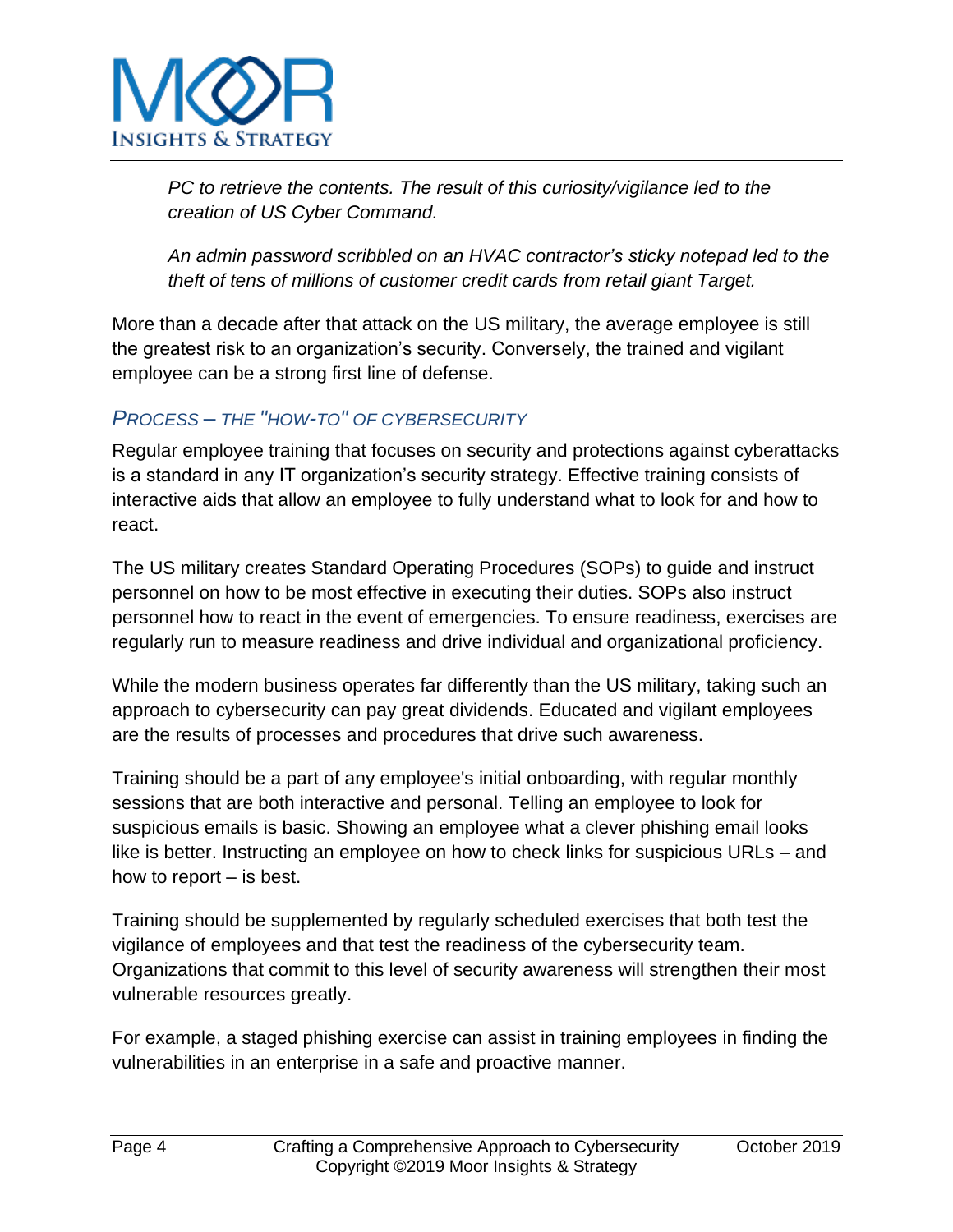

### *PRODUCTS – THE TOOLS OF CYBERSECURITY*

Having the right products and technologies to minimize an organization's risk and support the real-time response and recovery – the third "P" in the cybersecurity triad - is critical to a holistic cyber-resilience strategy.

Moor Insights sees HPE as differentiated in its approach to securing infrastructure. The company's portfolio spans edge to cloud, silicon to software and services to ensure it delivers a security solution that spans the lifecycle of infrastructure – from initial deployment to end of life.

# UNPACKING THE HPE SECURITY PORTFOLIO

HPE's portfolio of security is both broad and deep, spanning silicon, hardware and software. But the HPE security solution actually begins before the ProLiant server is even unpacked. During the manufacturing process, HPE maintains strict control, cryptographically signing silicon and firmware.

#### *SILICON-BASED SECURITY*

When the server is racked, stacked and powered up and the HPE silicon comes alive, HPE silicon runs a hash that verifies the HPE firmware. The HPE firmware conducts a verification of the CPU and will stop the boot process if any malware is detected. Once the CPU is validated, it boots. Then, via the silicon root of trust, the server BIOS validates the option ROMs and the operating system boot loader. The result? An HPE ProLiant server that has booted to a pristine and immutable state. For a deeper view of HPE's Silicon Root of Trust, download the Moor Insights & Strategy research paper [here.](http://www.moorinsightsstrategy.com/wp-content/uploads/2017/08/Demystifying-Server-Root-Of-Trust-by-Moor-Insights-and-Strategy.pdf)

#### *SERVER SYSTEM RESTORE – REAL-TIME RECOVERY FROM CYBERATTACKS*

Here's a scenario - "the" call in the middle of the night. A breach has occurred. 1,100 servers are "bricked," and the personal information of 150,000 customers is encrypted. An email has been received, demanding \$200,000 in digital currency. While this sounds like a nightmare, according to an [industry study,](https://cybersecurityventures.com/cybersecurity-almanac-2019/) businesses have fallen victim to ransomware attacks every 14 seconds in 2019. By 2021, that frequency will increase, with attacks projected to occur every 11 seconds.

While Silicon Root of Trust ensures infrastructure boots to an immutable and pristine state and detects low-level attacks in real-time, the integration of Server System Restore makes HPE's security solution invaluable to organizations of all sizes.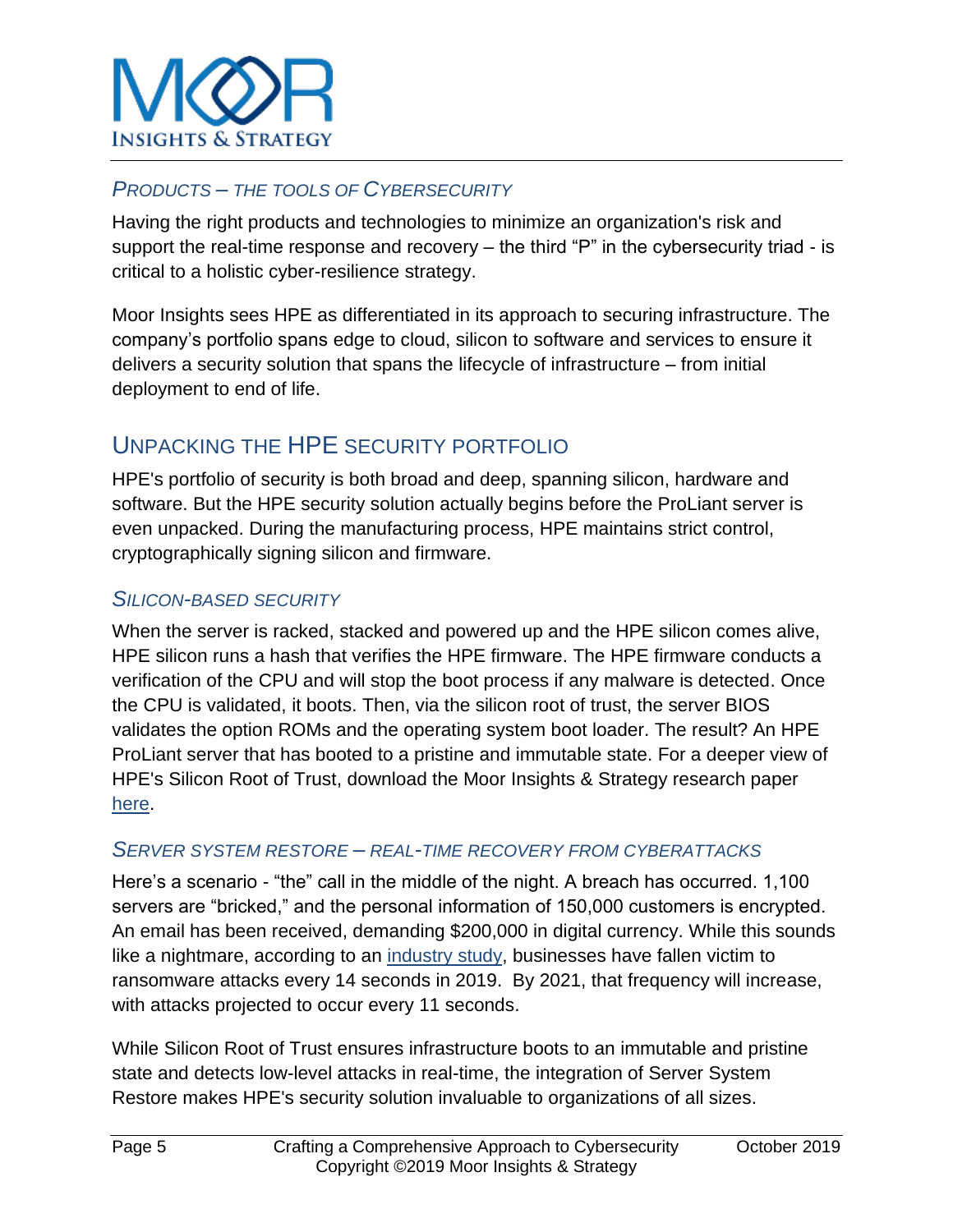

Server System Restore makes recovery simple, secure and scalable. Whether an organization has one hundred, one thousand or ten thousand servers, IT administrators can configure Server System Restore to automatically:

- Remove corrupt firmware,
- Reinstall validated firmware (and apply proper settings),
- Securely restore operating systems,
- Restore applications, and
- Restore data.

Single click. Complete restoration. No ransom paid.

#### *ONE BUTTON SECURE ERASE – END OF LIFE WITH CONFIDENCE*

In many IT organizations, servers reach "end-of-life" and are either returned as part of a lease, recycled, donated or disposed of properly. Despite the attempts of professionals managing the end of life, bits of data more than likely still exist. In some cases, significant amounts of data can be gleaned through a variety of techniques by those looking to exploit a business.

One Button Secure Erase is a feature that does exactly what its name implies – completely erases every byte of data that sits on an HPE server when retired by an IT organization. When that server is ready to be recycled or donated, IT organizations can have confidence there will be no traces of data or proprietary information. This is an invaluable feature for organizations and completes the cradle-to-grave lockdown of infrastructure and data that differentiates HPE in the market.

### *LEVERAGING PARTNERSHIPS - HPE & AMD ARE BETTER TOGETHER*

Like all server manufacturers, HPE has fully taken advantage of the security capabilities built into the AMD EPYC Processor. This includes physically encrypting memory through Secure Memory Encryption (SME) and encrypted virtual machines via AMD's Secure Encrypted Virtualization (SEV) technology.

Unique to HPE is the handshake that takes place between the two security solutions. During an EPYC-based ProLiant server boot, the EPYC CPU is authenticated by HPE's Silicon Root of Trust. Once authenticated, the EPYC Processor does a complementary authentication of the server BIOS. Once the server boots to a known good state, the EPYC CPU protects data at rest and at work through its SME and SEV technologies.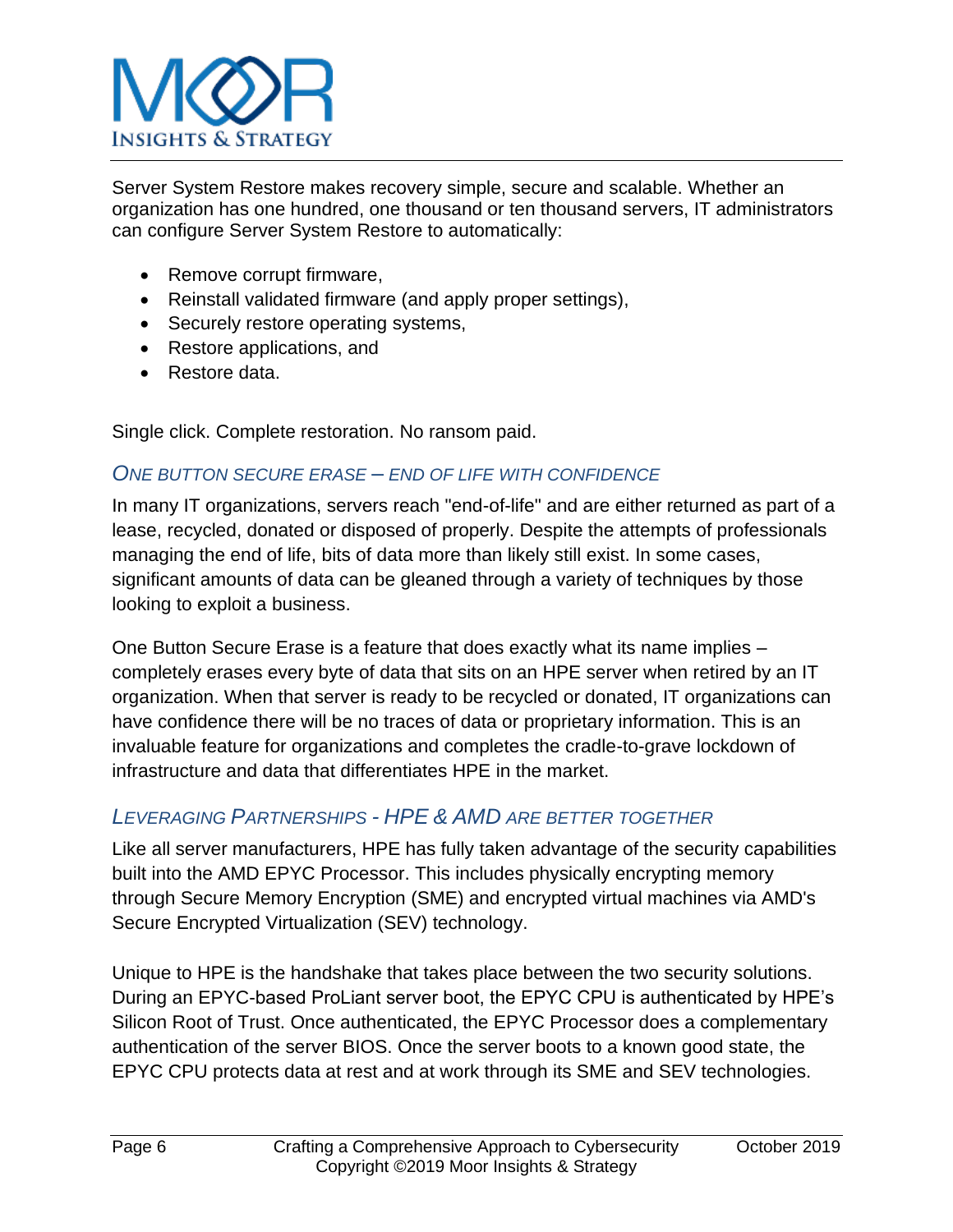

# FIGURE 2 – HPE – AMD SECURE VIRTUALIZATION



*Source: Moor Insights & Strategy* 

### *LEVERAGING PARTNERSHIPS PART II - NEW SECURE VM ISOLATION WITH INTEL XEON*

New to the HPE security portfolio is Secure VM Isolation, a jointly engineered technology that drives absolute isolation of virtual machines on Intel-based Gen10 ProLiant servers. This solution seems to be tailor-made for multi-tenant environments as it secures and isolates virtual machines from one another.

# FIGURE 3 – MULTI-TENANT CHALLENGES



*Source: Moor Insights & Strategy*

Secure VM Isolation is built on a custom, hardened KVM hypervisor. After booting to a pristine operating environment, the trusted virtualized environment is launched. Virtual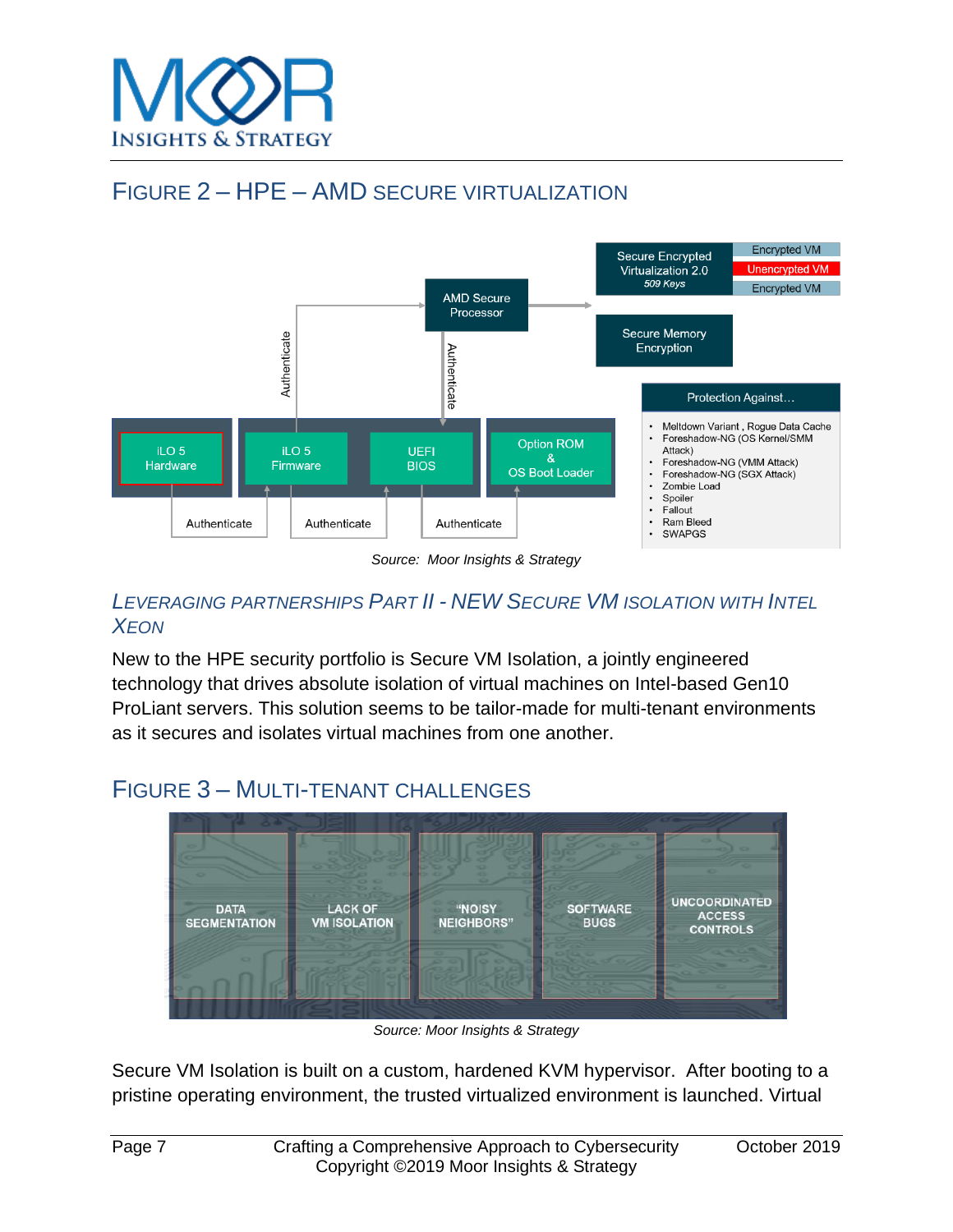

machines receive dedicated compute and memory. This deployment locks "neighbors" from accessing a VM's resources, enabling security, reliability and consistency of performance.



# FIGURE 4 – HPE – INTEL SECURE VM ISOLATION



# ENDPOINT PROTECTION IS KEY

While HPE servers ship with arguably the tightest security controls in the industry, a complete security solution must account for endpoint devices as well. The Internet of Things (IoT) and Industrial Internet of Things (IIoT) have helped usher in the era of edge computing. The millions of new devices populating "the edge" present an opportunity for businesses to gain invaluable intelligence that can increase productivity and operational efficiencies.

While edge computing introduces many benefits to an organization, it presents even more risk as every device and sensor connected to the network presents a new potential vulnerability. One of the benefits of HPE's acquisition of leading network company Aruba is a product portfolio that takes a "zero trust" approach to the market.

Indeed, Aruba is well known for its robust security capabilities in the area of networking connectivity—independent of whether the connection is wired, wireless, WAN or remote. As more companies look to expand and enhance edge environments, the potential security vulnerabilities introduced by IoT and IIoT will keep cybersecurity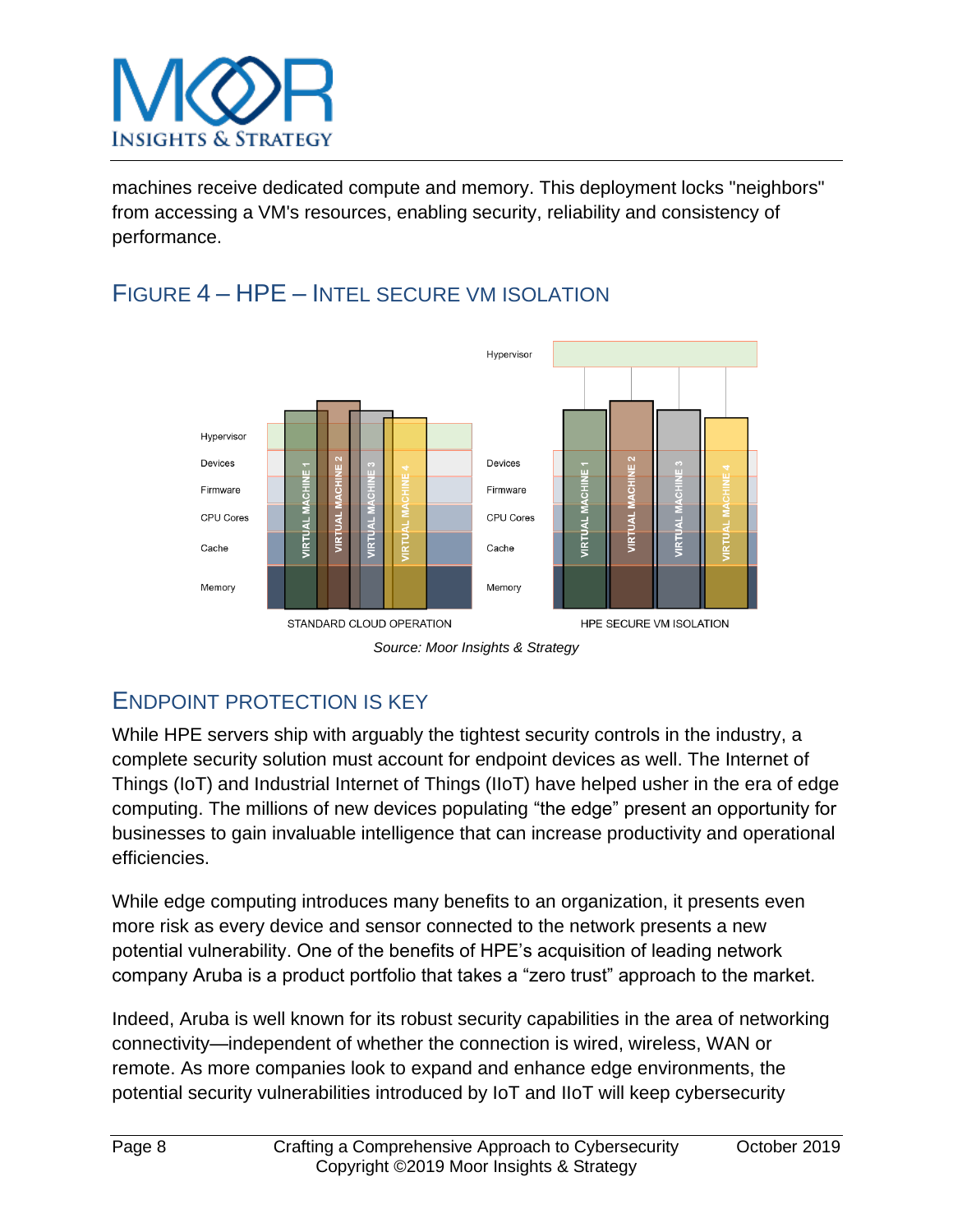

teams awake at night. Aruba ClearPass Policy Manager combined with the Policy Enforcement Firewall, delivers Aruba's [Dynamic Segmentation](https://www.arubanetworks.com/en-au/solutions/dynamic-segmentation/) access control system. ClearPass Policy Manager authenticates users and devices and assigns a predetermined role and IT access privileges associated with that role. Aruba's [Policy](https://www.arubanetworks.com/products/security/policy-enforcement-firewall/)  [Enforcement Firewall](https://www.arubanetworks.com/products/security/policy-enforcement-firewall/) (PEF) utilizes identity-based polices and Layer-7 application visibility to deliver zero trust role-based access control at the point of connection. This removes the edge security gap that is typical with other network architectures and access control systems.

# FIGURE 5 – POLICY ENFORCEMENT FIREWALL (PEF) ENFORCES DYNAMIC SEGMENTATION





# MARSH CYBER CATALYST DESIGNATION

[Marsh,](https://www.marsh.com/us/services/cyber-risk/cyber-catalyst.html) a leader in insurance brokering and risk management, announced the Cyber Catalyst designation for cybersecurity providers whose solutions, in the view of the leading cyber insurance providers, demonstrate an ability to reduce cyber risk for organizations. HPE's exclusive Silicon Root of Trust and Aruba's Policy Enforcement Firewall (PEF) both received this designation. Silicon Root of Trust was the only server hardware technology to be awarded the Cyber Catalyst designation.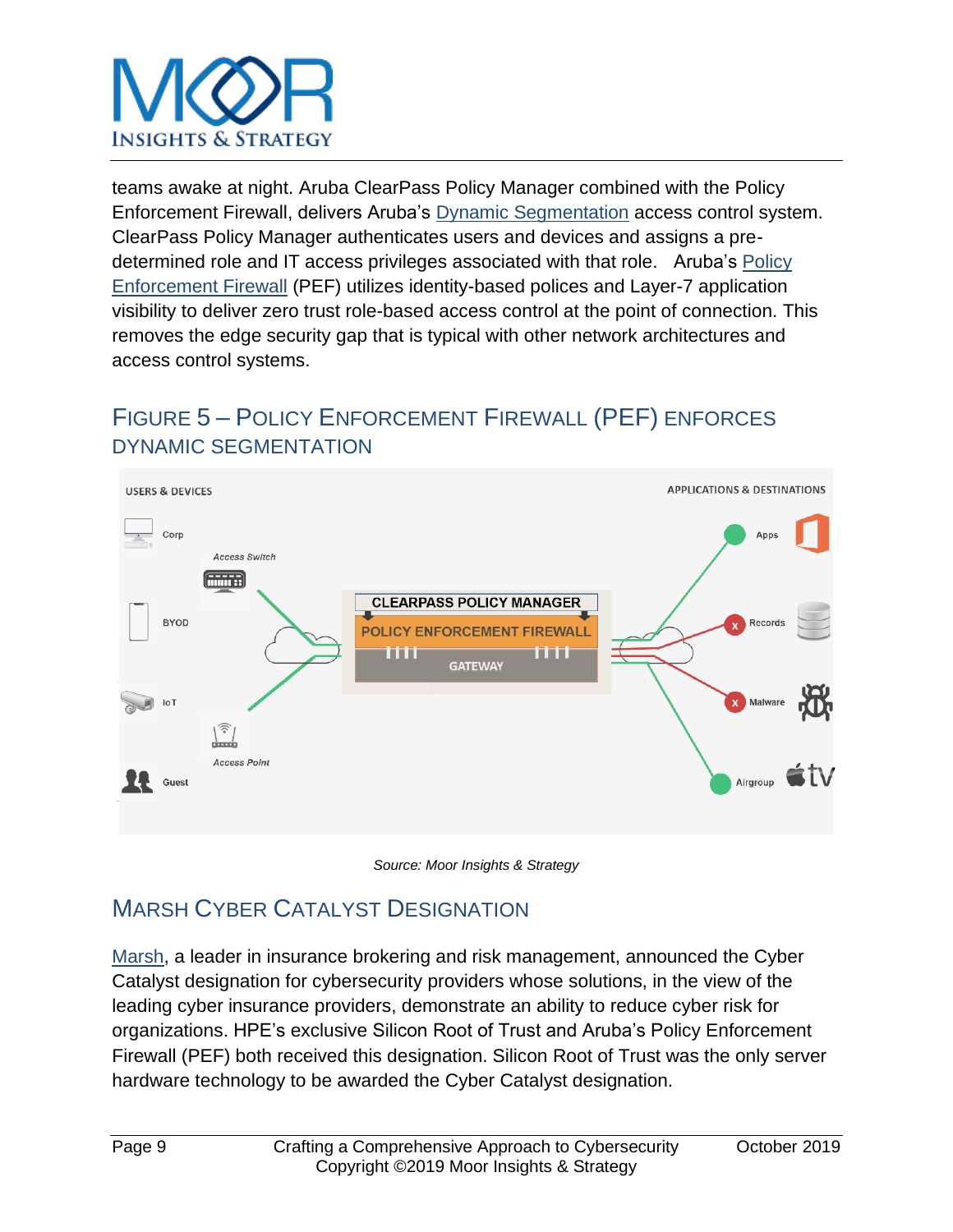

#### *WHAT IS THE CYBER CATALYST PROGRAM?*

Created by Marsh and headed by Tom Reagan, a 15-year veteran of the industry, the Cyber Catalyst program brings together eight of the leading cyber insurers in the world with the common cause of identifying those cybersecurity solutions they believe can help organizations of all sizes.

The designation of Cyber Catalyst is awarded to cybersecurity solutions that participating insurers believe can have a meaningful impact in assisting organizations in reducing cyber risk. The insurers [\(Allianz,](https://www.allianz.com/en.html) [Axis,](https://www.axiscapital.com/insurance/cyber-cyber-technology/cyber) [AXA XL,](https://axaxl.com/insurance/insurance-coverage/professional-insurance/cyber-and-technology) [Beazley,](https://www.beazley.com/usa/cyber_and_executive_risk/cyber_and_tech.html) [CFC,](https://www.cfcunderwriting.com/products/class/cyber/) [Munich Re,](https://www.munichre.com/HSB/cyber-insurance/index.html) [Sompo International,](https://www.sompo-intl.com/insurance/cyber-network-risk/) and [Zurich North America\)](https://www.zurichna.com/en/about/cybersecurity?WT.mc_id=google_insurance&WT.srch=1) conduct a comprehensive vetting of submitted products and services (with technology advice from [Microsoft\)](https://www.microsoft.com/en-us/) to determine a products worthiness of designation.

### *WHY THE MARKET NEEDS THE CYBER CATALYST PROGRAM*

No rational IT professional would say "I am completely confident in my organization's cyber resilience, and I never worry about my company's data being held ransom." Rather, the most vigilant IT security professionals live in a perpetual state of paranoia. Virtually every company struggles with securing its infrastructure and data.

The number of cybersecurity solutions providers claiming to have all the answers is seemingly countless. This market dynamic has made it difficult for the average IT organization to effectively research and evaluate the products and solutions that make the cyber resilience continuum – from prevention to recovery to lifecycle management.

The Cyber Catalyst program should bring some much-needed clarity to the cybersecurity market. IT consumers can make more informed decisions. This should lead to better-protected clients for insurers, who are motivated to write fewer checks. Additionally, IT organizations adopting products with the Cyber Catalyst designation may be considered for enhanced terms and conditions on individually negotiated cyber insurance policies with participating insurers.

As this was the initial program cycle for Cyber Catalyst, over 150 solutions and products were nominated to the committee by a large number of companies. Out of the 150 initial submissions, approximately 135 were considered. After two rounds of presentations, the final pool of nominees was required to perform product demonstrations. In the end, 17 designations were awarded. Of the 17 designations, two belonged to HPE developed technology.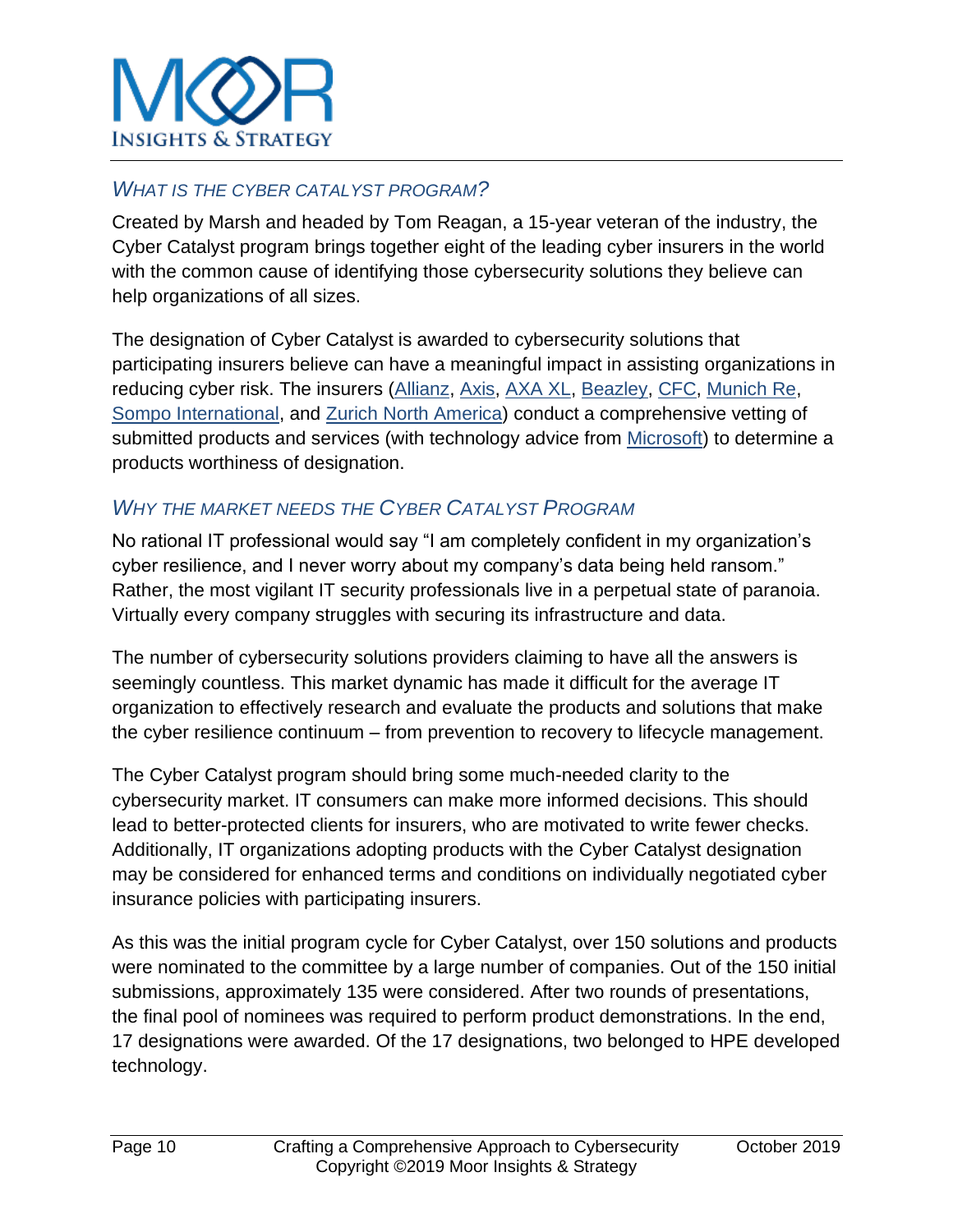

### CYBERSECURITY IS COMPLEX – DON'T GO IT ALONE

Creating a comprehensive cybersecurity program that accounts for processes, people and products and solutions is difficult. Working with a third party to create the processes, navigate the technical waters and deploy a completely integrated solution is beneficial for several reasons.

There are a lot of qualified organizations that can bring the depth and breadth necessary to deliver a holistic cybersecurity strategy and its execution. Moor Insights & Strategy sees HPE Pointnext as uniquely qualified, as the organization brings best practices from consulting some of the world's largest organizations and a fully developed portfolio of technology – from hardware to software.

By working HPE Pointnext, organizations gain access to a suite of best practices that span assessment to deployment to testing and managing cybersecurity solutions. Additionally, the Pointnext team has developed best practices for different verticals, accounting for the nuances and regulatory requirements that drive technology and deployment decisions.

Finally, Pointnext can fully test and assure cybersecurity product readiness through a unique crowdsourcing technique. Hundreds of partners work to look for holes and gaps in the Pointnext developed solution – ensuring the tightest security.

# CALL TO ACTION

The world of cybersecurity is becoming less safe daily. As hacking and exploitation tools become more sophisticated and highly publicized ransomware attacks hit the news on a seemingly daily basis, more and more bad actors are motivated to jump in the game.

Virtually every organization is at risk. Until the release of the HPE ProLiant Gen10 server platform, servers were at risk of low-level attacks that can spoof firmware and drivers and exist for months without detection – leading to siphoning of data or ransomware attacks.

IT organizations of all sizes would be well-served to take inventory of infrastructure to better understand the potential security holes that exist. Additionally, look at the processes that exist for ensuring cyber-readiness, including the on-going training programs for employees and regularly scheduled exercises to ensure organizational readiness.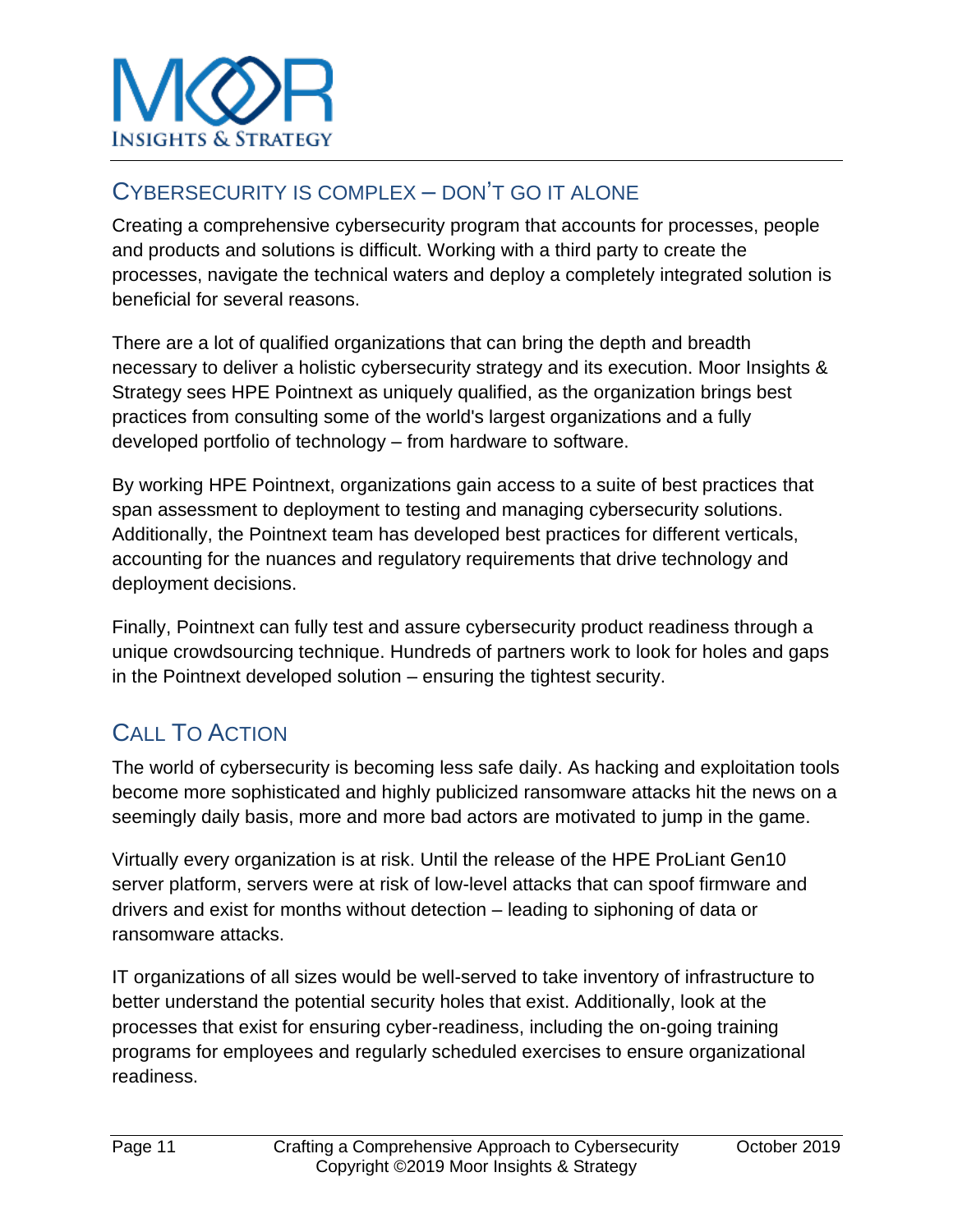

IT organizations would be wise to consider HPE in delivering organization-wide cybersecurity solutions for many reasons:

- A security first mindset that spans the supply chain from sourcing of components to the manufacturing of boards and systems.
- HPE-exclusive Silicon Root of Trust (S-RoT) delivers unparalleled security without compromising performance.
- HPE Server System Restore works with S-RoT to enable real-time response and recovery from the most insidious cyberattacks.
- HPE One Button Secure Erase completes lifecycle protection by securely erasing every trace of data from servers as they reach end-of-life.
- Proven track record of technology that can prevent malware attacks from taking root.
- A team of professionals in Pointnext who bring experience, technology and partnerships to ensure the tightness of security deployments across the globe and across industries.
- Validation of its unique capabilities via its Cyber Catalyst designation from Marsh.